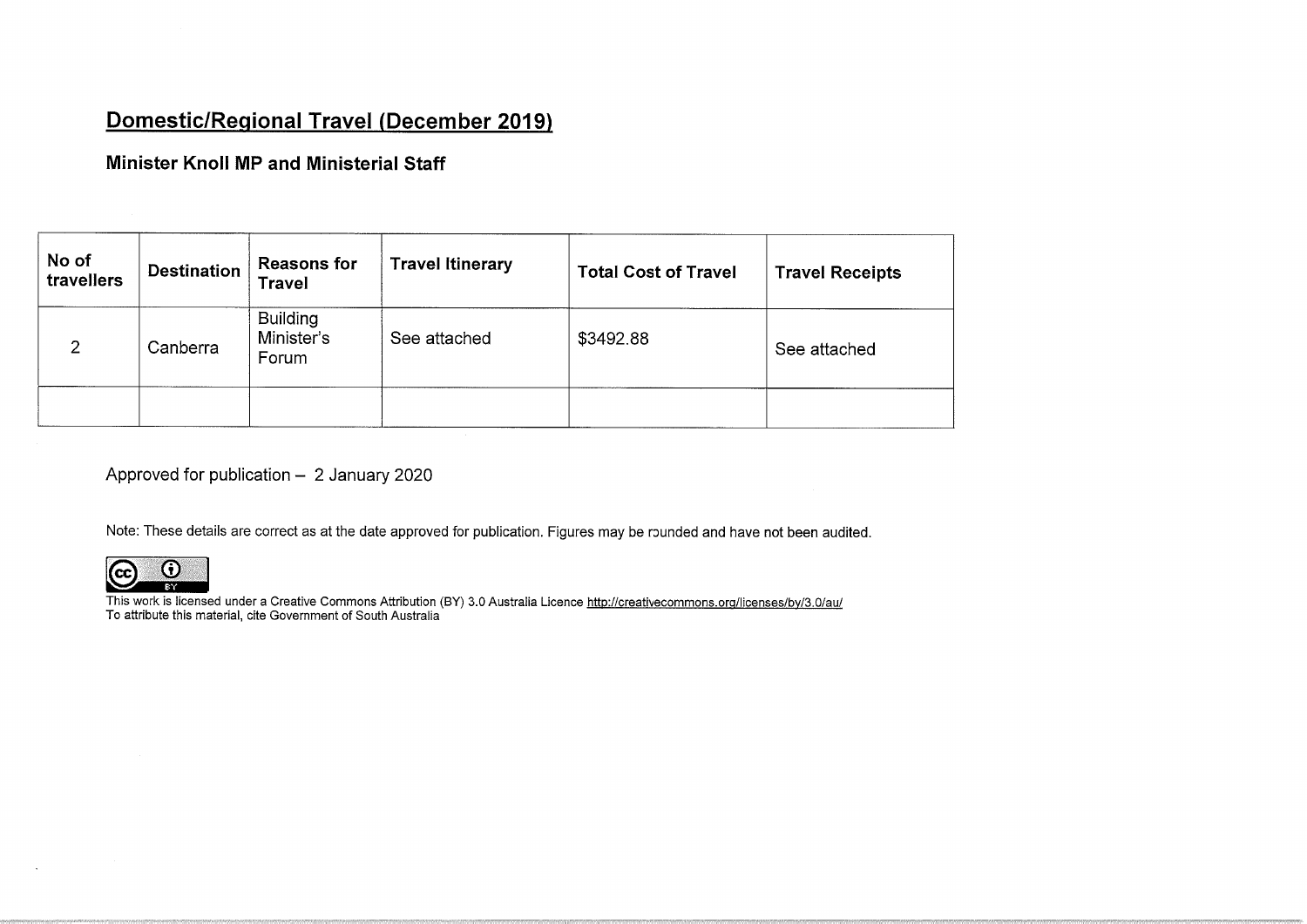

# Tax Invoice **QBT Pty Limited**

ABN: 50 128 382 187 Level 6 197-201 Coward Street Mascot NSW 2020

| <b>Customer Details</b>     | <b>Invoice Details</b>        |                                                                                                         |
|-----------------------------|-------------------------------|---------------------------------------------------------------------------------------------------------|
| Name: SA DPTI               | Invoice Number:               |                                                                                                         |
| (ABN: 92366288135)          | <b>Invoice Date:</b>          | 29-Nov-2019                                                                                             |
| GPO BOX 1533                | <b>QBT Booking Reference:</b> |                                                                                                         |
| ADELAIDE SA 5001            | <b>Customer Number:</b>       | 00013610                                                                                                |
| Passenger: Taylor Sarah Mrs | <b>Customer Reference/s:</b>  | Travel Booker: ∦<br><b>Business Unit: MINISTER FOR</b><br>PLANNING TRANSPORT N<br><b>INFRASTRUCTURE</b> |

|   | <b>Product Details</b>                                                                                                       |                                                                                                                     | Ex GST | GS1   | Total  |
|---|------------------------------------------------------------------------------------------------------------------------------|---------------------------------------------------------------------------------------------------------------------|--------|-------|--------|
| ゖ | Description:<br><b>Full Routing:</b><br>First Departure Date:<br>Ticket No:<br><b>Booking Class:</b><br>Flight No:<br>Taxes: | Domestic Air Tickets - Qantas<br><b>ADL/MEL/CBR</b><br>12 Dec 2019<br>6318393222/1<br>М<br>QF0690/QF0834<br>\$49.78 | 385.96 | 38.60 | 424.56 |

| <b>Product Details</b>                                                                                                              |                                                                                                                   | Ex GST | GS1   | <b>Total</b> |
|-------------------------------------------------------------------------------------------------------------------------------------|-------------------------------------------------------------------------------------------------------------------|--------|-------|--------------|
| Description:<br><b>Full Routing:</b><br><b>First Departure Date:</b><br>Ticket No:<br><b>Booking Class:</b><br>Flight No:<br>Taxes: | Domestic Air Tickets - Virgin Australia<br>CBR/MEL/ADL<br>13 Dec 2019<br>6318393224/1<br>VA0274/VA0233<br>\$48.14 | 367,50 | 36.75 | 404.25       |

| <b>Fee Details</b>                                                                                                                                 | Ex GST                         | <b>GST</b>                   | Total                          |
|----------------------------------------------------------------------------------------------------------------------------------------------------|--------------------------------|------------------------------|--------------------------------|
| QBT Domestic Offline Booking Fee<br>QBT South Australia Government Levy<br>QBT Domestic Offline Booking Fee<br>QBT South Australia Government Levy | 12.50<br>2.50<br>12.50<br>2.50 | 1.25<br>0.25<br>1.25<br>0.25 | 13.75<br>2.75<br>13.75<br>2.75 |
| Total:                                                                                                                                             | Ex GST                         | GST                          | Total                          |
| <b>Total Tax Invoice</b><br>Œ                                                                                                                      | 783.46                         | 78.35                        | 861.81                         |

#### Payment Details

## **Total Payment** 0.00

Printed: 29-NOV-2019

 $\bar{\tau}$  ,  $\bar{\tau}$ 

 $\ddot{\phantom{a}}$ 

 $\hat{\mathcal{N}}$ 

 $\mathcal{L}^{(1)}$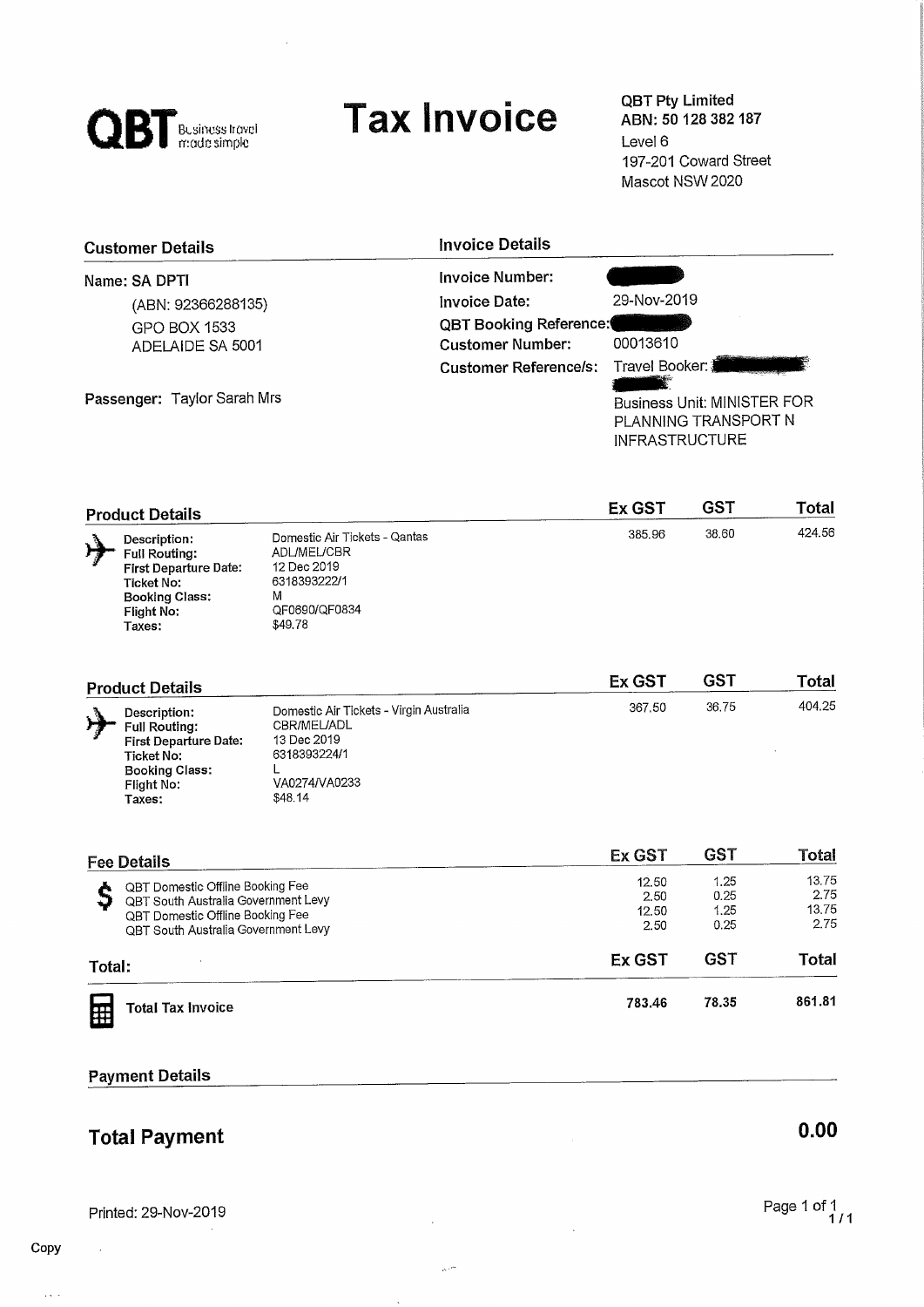

# Tax Invoice **QBT Pty Limited**

ABN: 50 128 382 187 Level 6 197-201 Coward Street Mascot NSW 2020

| <b>Customer Details</b>           | <b>Invoice Details</b>        |                                                                                                      |
|-----------------------------------|-------------------------------|------------------------------------------------------------------------------------------------------|
| Name: SA DPTI                     | Invoice Number:               |                                                                                                      |
| (ABN: 92366288135)                | Invoice Date:                 | 29-Nov-2019                                                                                          |
| GPO BOX 1533                      | <b>QBT Booking Reference:</b> | w                                                                                                    |
| ADELAIDE SA 5001                  | <b>Customer Number:</b>       | 00013610                                                                                             |
| Passenger: Knoll Stephan Karl Hon | Customer Reference/s:         | Travel Booker<br><b>Business Unit: MINISTER FOR</b><br>PLANNING TRANSPORT N<br><b>INFRASTRUCTURE</b> |

| <b>Product Details</b>                                                                                                              |                                                                                                                     | Ex GST | GST   | Total  |
|-------------------------------------------------------------------------------------------------------------------------------------|---------------------------------------------------------------------------------------------------------------------|--------|-------|--------|
| Description:<br><b>Full Routing:</b><br><b>First Departure Date:</b><br>Ticket No:<br><b>Booking Class:</b><br>Flight No:<br>Taxes: | Domestic Air Tickets - Qantas<br><b>ADL/MEL/CBR</b><br>12 Dec 2019<br>6318393217/1<br>M<br>QF0690/QF0834<br>\$49.78 | 385.96 | 38.60 | 424.56 |

| <b>Product Details</b>                                                                                                              |                                                                                                                   | Ex GST | GS1   | Total  |
|-------------------------------------------------------------------------------------------------------------------------------------|-------------------------------------------------------------------------------------------------------------------|--------|-------|--------|
| Description:<br><b>Full Routing:</b><br><b>First Departure Date:</b><br>Ticket No:<br><b>Booking Class:</b><br>Flight No:<br>Taxes: | Domestic Air Tickets - Virgin Australia<br>CBR/MEL/ADL<br>13 Dec 2019<br>6318393218/1<br>VA0274/VA0233<br>\$48.14 | 367.50 | 36.75 | 404.25 |

| <b>Fee Details</b>                                                                                                                                 | Ex GST                         | <b>GST</b>                   | Total                          |
|----------------------------------------------------------------------------------------------------------------------------------------------------|--------------------------------|------------------------------|--------------------------------|
| QBT Domestic Offline Booking Fee<br>QBT South Australia Government Levy<br>QBT Domestic Offline Booking Fee<br>QBT South Australia Government Levy | 12.50<br>2.50<br>12.50<br>2.50 | 1.25<br>0.25<br>1.25<br>0.25 | 13.75<br>2.75<br>13.75<br>2.75 |
| Total:                                                                                                                                             | Ex GST                         | GST                          | Total                          |
| <b>Total Tax Invoice</b>                                                                                                                           | 783.46                         | 78.35                        | 861.81                         |

#### Payment Details

## **Total Payment** 0.00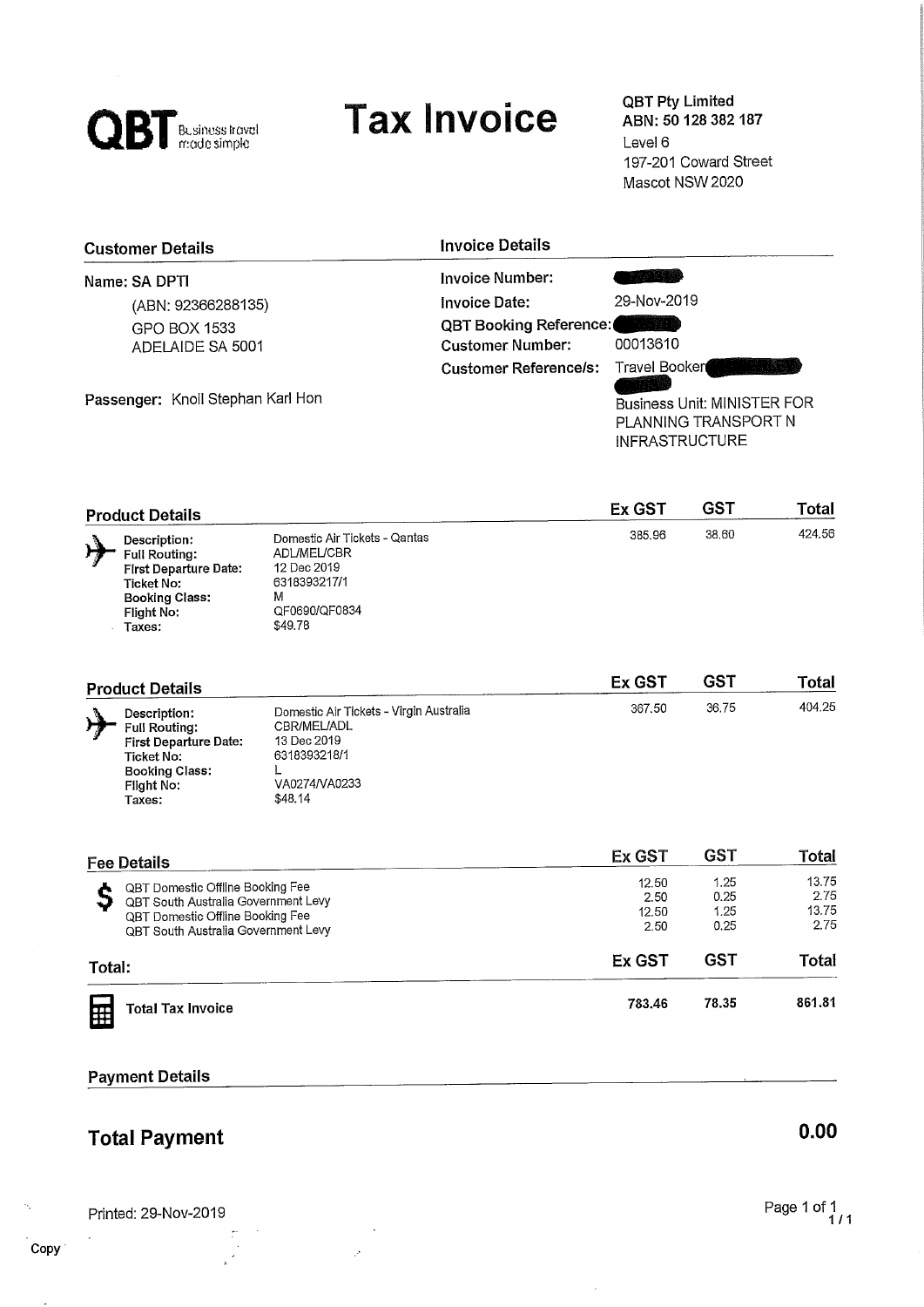### HOTEL REALM

| Australia<br>Account for: Stephan Knoll | ROOM NO:<br>ARRIVAL:<br>DEPARTURE:       | $12 - 12 - 19$<br>$13 - 12 - 19$ |
|-----------------------------------------|------------------------------------------|----------------------------------|
|                                         | CONFIRMATION NO:<br><b>REFERENCE NO:</b> |                                  |

 $\bar{\beta}$ 

 $COPY$  OF TAX INVOICE  $PAGE(S)$  1 of 2

J.

| <b>DATE</b>    | <b>DESCRIPTION</b>                         | <b>REFERENCE</b>          |              | <b>DEBIT</b> | CREDIT            |
|----------------|--------------------------------------------|---------------------------|--------------|--------------|-------------------|
| $12 - 12 - 19$ | Accommodation                              |                           |              | 259.00       |                   |
|                | 13-12-19 Credit Card Surcharge             |                           |              | 3.89         |                   |
| $13 - 12 - 19$ | Visa Card                                  |                           |              |              | 262.89            |
|                | 13-12-19 Buvette Restaurant Breakfast Food | <b>CHECK# 417</b>         |              | 35.00        |                   |
|                | 13-12-19 Visa Card                         |                           |              |              | 35.00             |
|                |                                            |                           | <b>TOTAL</b> | 297.89       | 297.89            |
|                |                                            | <b>TOTAL CHARGES</b>      |              | 297.89       |                   |
|                |                                            | <b>TOTAL INCLUDES GST</b> |              | 27.08        |                   |
|                |                                            | <b>BALANCE</b>            |              |              | 0.00 GST INCLUDED |

\* INDICATES NON-TAXABLE SUPPLY

Hotel Realm 18 National Circuit Barton ACT 2600 P: +61 2 6163 1800 F: +61 2 6163 1801 E: reservations@realmprecinct.com.au ABN:85121835087

Bank Details: St George Bank BSB 112-908 Account# 482 587 835 SWIFT Code: SGBLAU2S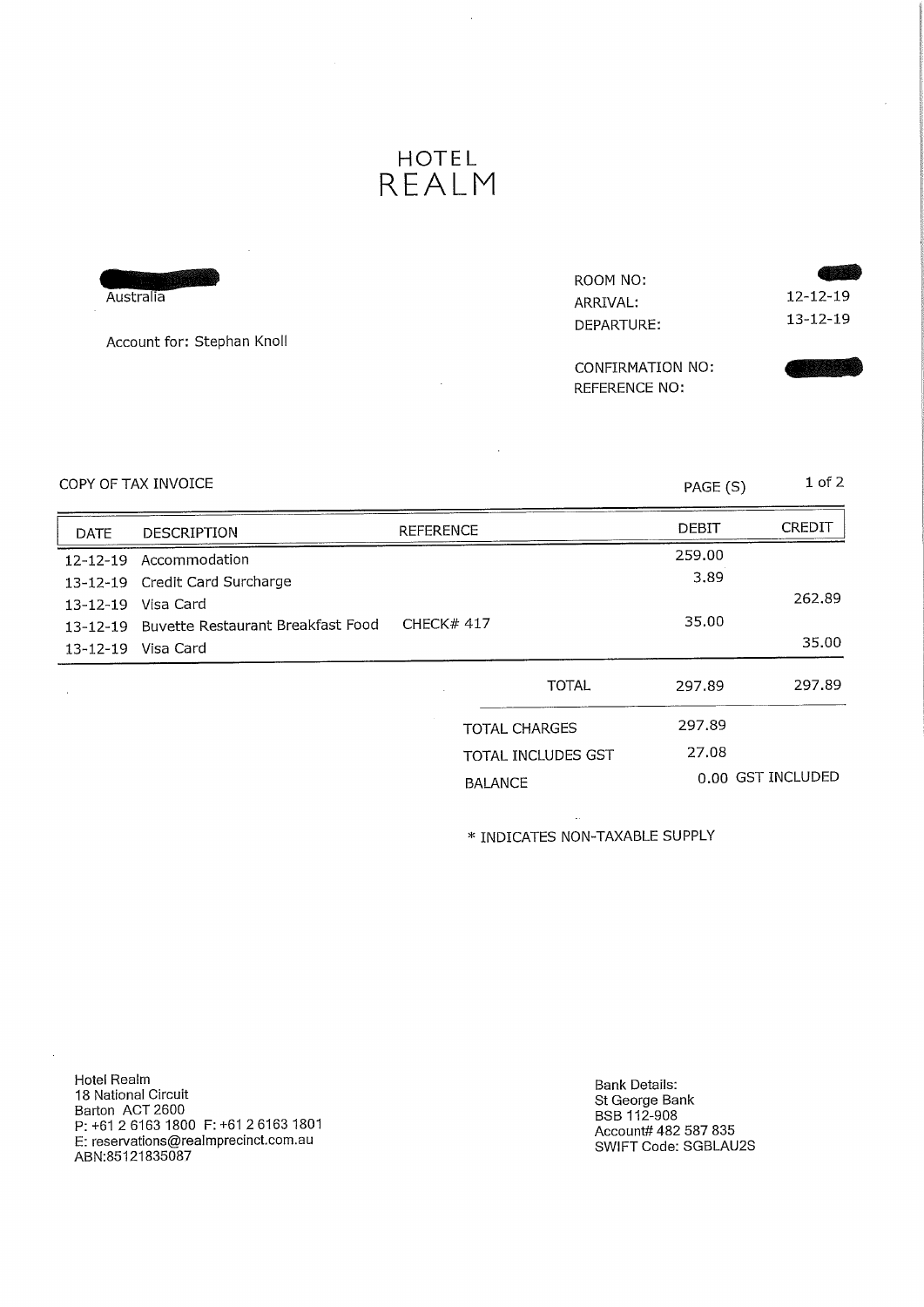## HOTEL REALM

| Australia<br>Account for: Sarah Taylor | ROOM NO:<br>ARRIVAL:<br>DEPARTURE: | $12 - 12 - 19$<br>$13 - 12 - 19$ |
|----------------------------------------|------------------------------------|----------------------------------|
|                                        | CONFIRMATION NO:<br>REFERENCE NO:  |                                  |

 $\mathcal{A}$ 

#### $COPY$  OF TAX INVOICE  $PAGE(S)$  1 of 2

| <b>DATE</b>    | <b>DESCRIPTION</b>                | <b>REFERENCE</b>          | DEBIT   | <b>CREDIT</b> |
|----------------|-----------------------------------|---------------------------|---------|---------------|
|                | 12-12-19 Accommodation            |                           | 259.00  |               |
|                | 13-12-19 Credit Card Surcharge    |                           | 3.89    |               |
| $13 - 12 - 19$ | Visa Card                         |                           |         | 262.89        |
| $13 - 12 - 19$ | Buvette Restaurant Breakfast Food | CHECK $#$ 418             | 0.35    |               |
| $13 - 12 - 19$ | Buvette Restaurant Breakfast Food | CHECK#418                 | $-0.35$ |               |
| $13 - 12 - 19$ | Buvette Restaurant Breakfast Food | <b>CHECK# 421</b>         | 35.00   |               |
|                | 13-12-19 Visa Card                |                           |         | 35.00         |
|                |                                   | <b>TOTAL</b>              | 297.89  | 297.89        |
|                |                                   | <b>TOTAL CHARGES</b>      | 297.89  |               |
|                |                                   | <b>TOTAL INCLUDES GST</b> | 27.08   |               |

BALANCE 0.00 GST INCLUDED

\* INDICATES NON-TAXABLE SUPPLY

Hotel Realm 18 National Circuit Barton ACT 2600 P: +61 2 6163 1800 F: +61 2 6163 1801 E: reservations@realmprecinct.com.au ABN:85121835087

 $\frac{\Delta^2}{4} \frac{\Delta^2}{\Delta^2}$ 

 $\sim 25$ 

Bank Details. St George Bank BSB 112-908  $\frac{1}{2}$ Account $\frac{1}{2}$  482 587 835 SWIFT CODE: SGBLAUZS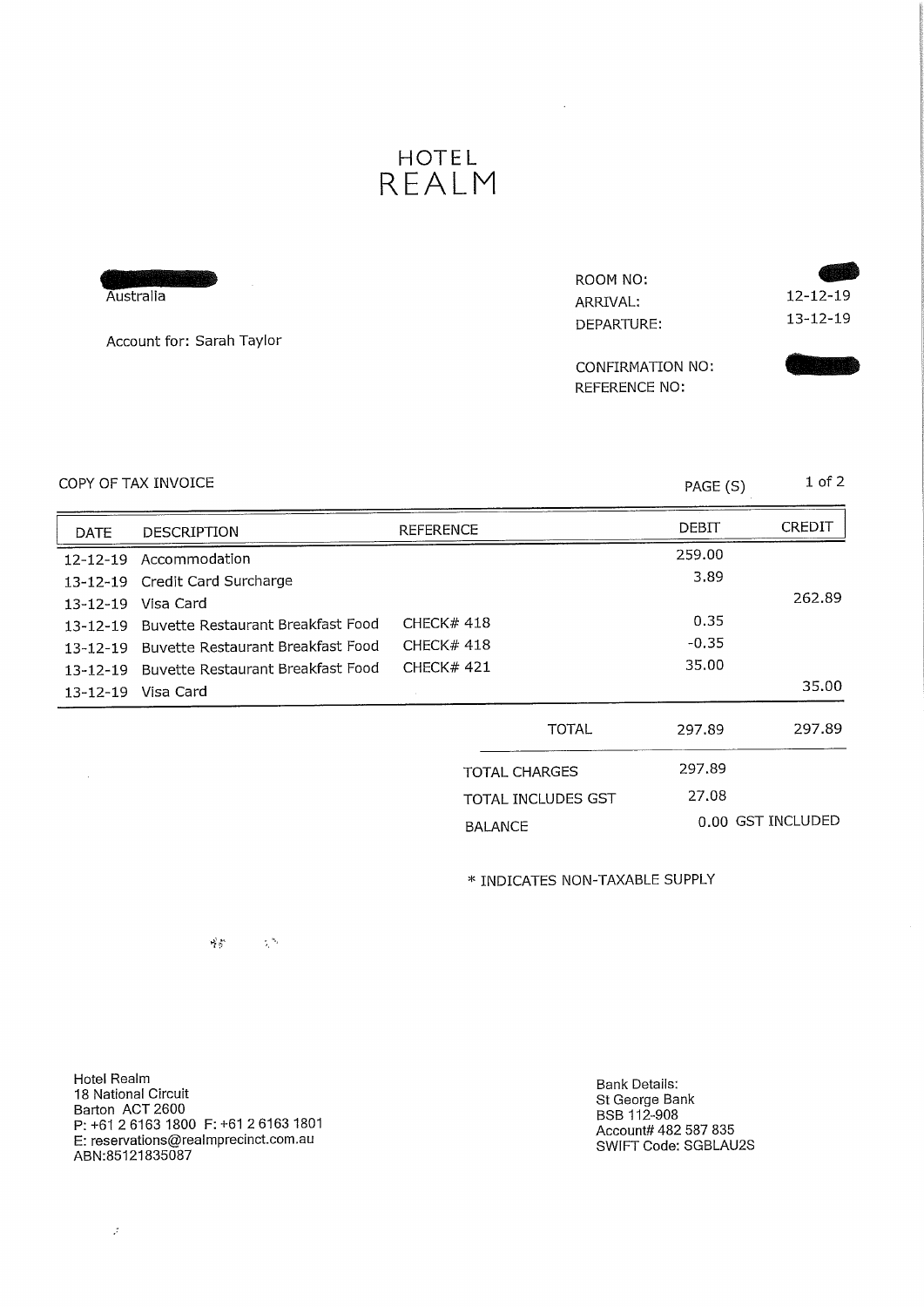

# Tax Invoice **QBT Pty Limited**

ABN: 50 128 382 187 Level 6 197-201 Coward Street Mascot NSW 2020

| <b>Customer Details</b>          | <b>Invoice Details</b>                                                                                                          |  |
|----------------------------------|---------------------------------------------------------------------------------------------------------------------------------|--|
| Name: SA DPTI                    | Invoice Number:                                                                                                                 |  |
| (ABN: 92366288135)               | 06-Dec-2019<br>Invoice Date:                                                                                                    |  |
| GPO BOX 1533<br>ADELAIDE SA 5001 | <b>QBT Booking Reference:</b><br><b>Customer Number:</b>                                                                        |  |
| Passenger: Taylor Sarah Mrs      | Travel Booker:4<br>Customer Reference/s:<br><b>Business Unit: MINISTER FOR</b><br>PLANNING TRANSPORT N<br><b>INFRASTRUCTURE</b> |  |

| <b>Product Details</b> |                                                                                                                                                            |                                                                                                                      | Ex GST | GST  | Total |
|------------------------|------------------------------------------------------------------------------------------------------------------------------------------------------------|----------------------------------------------------------------------------------------------------------------------|--------|------|-------|
|                        | Description:<br><b>Full Routing:</b><br><b>First Departure Date:</b><br>Ticket No:<br>Exchange Ticket No:<br><b>Booking Class:</b><br>Flight No:<br>Taxes: | Domestic Air Tickets - Qantas<br><b>ADL/CBR</b><br>12 Dec 2019<br>6318512691/1<br>6318393222<br>M<br>QF0708<br>\$.00 | 23.50  | 2.35 | 25.85 |

| <b>Product Details</b>                                                                                                                                            |                                                                                                                                | <b>Ex GST</b> | <b>GST</b> | Total |
|-------------------------------------------------------------------------------------------------------------------------------------------------------------------|--------------------------------------------------------------------------------------------------------------------------------|---------------|------------|-------|
| Description:<br><b>Full Routing:</b><br><b>First Departure Date:</b><br>Ticket No:<br><b>Exchange Ticket No:</b><br><b>Booking Class:</b><br>Flight No:<br>Taxes: | Domestic Airline Charges No Gst - Qantas<br><b>ADL/CBR</b><br>12 Dec 2019<br>1856156971/1<br>6318393222<br>v<br>QF000<br>\$.00 | 0.00          | 0.00       | 0.00  |

| <b>Total</b>                          |
|---------------------------------------|
| 25.85                                 |
| <b>GST</b><br>Ex GST<br>2.35<br>23.50 |

 $\overline{\phantom{a}}$ 

 $\ddot{\phantom{a}}$ 

 $\frac{1}{2}$  .  $\frac{1}{2}$ 

 $\sim$   $\sim$ 

#### Payment Details

# Total Payment 0.00

 $\ddot{\phantom{a}}$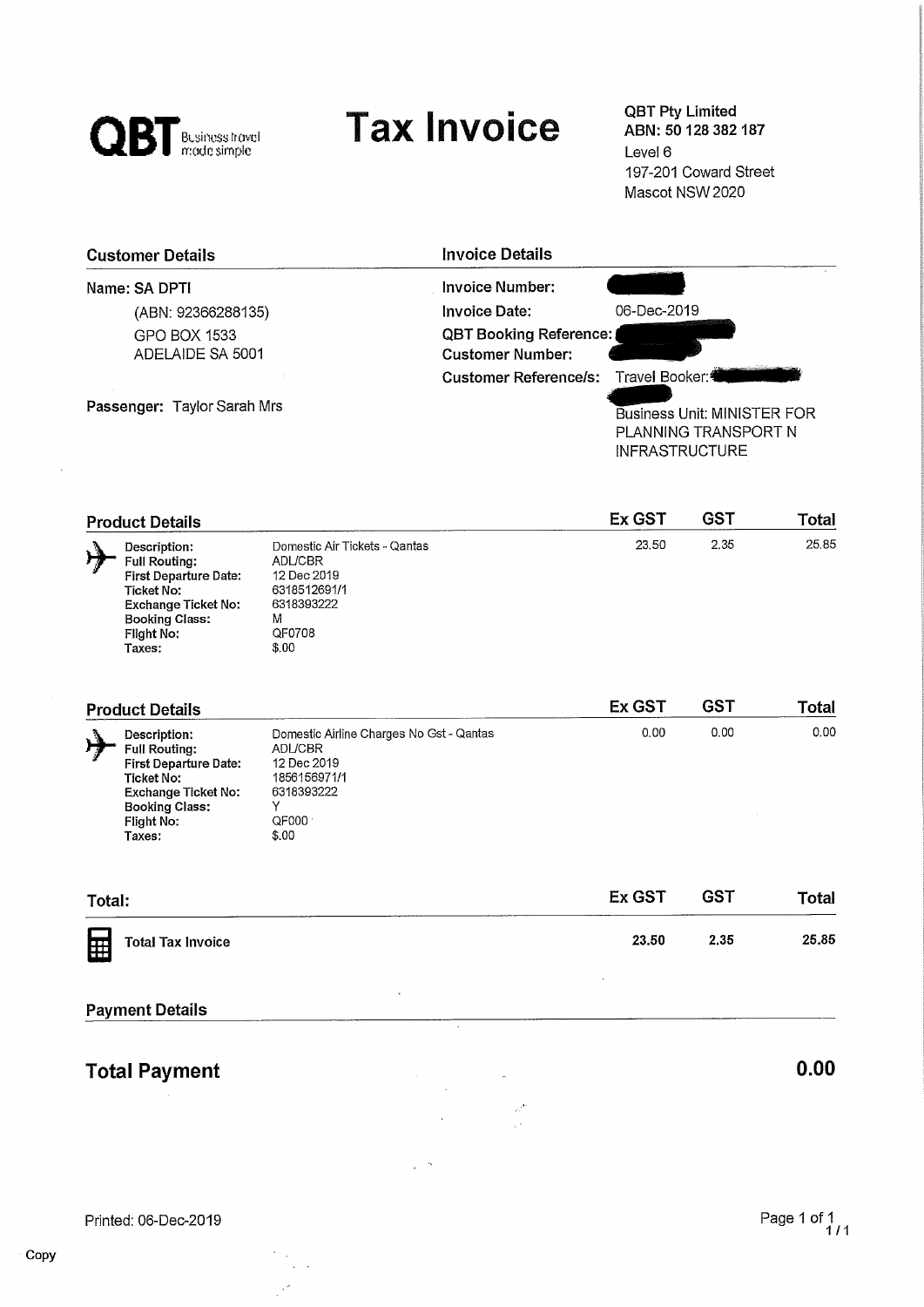

# **Tax Invoice**

QBT Pty Limited<br>ABN: 50 128 382 187 Level 6 197-201 Coward Street Mascot NSW 2020

| <b>Customer Details</b>                 | <b>Invoice Details</b>                                                                                                                  |
|-----------------------------------------|-----------------------------------------------------------------------------------------------------------------------------------------|
| Name: SA DPTI                           | Invoice Number:                                                                                                                         |
| (ABN: 92366288135)                      | 06-Dec-2019<br>Invoice Date:                                                                                                            |
| <b>GPO BOX 1533</b><br>ADELAIDE SA 5001 | <b>QBT Booking Reference:</b><br><b>Customer Number:</b>                                                                                |
| Passenger: Knoll Stephan Karl Hon       | Travel Booker: 1<br><b>Customer Reference/s:</b><br><b>Business Unit: MINISTER FOR</b><br>PLANNING TRANSPORT N<br><b>INFRASTRUCTURE</b> |

| <b>Product Details</b>                                                                                                                                     |                                                                                                               | <b>Ex GST</b> | GS1  | <b>Total</b> |
|------------------------------------------------------------------------------------------------------------------------------------------------------------|---------------------------------------------------------------------------------------------------------------|---------------|------|--------------|
| Description:<br><b>Full Routing:</b><br><b>First Departure Date:</b><br>Ticket No:<br>Exchange Ticket No:<br><b>Booking Class:</b><br>Flight No:<br>Taxes: | Domestic Air Tickets - Qantas<br>ADL/CBR<br>12 Dec 2019<br>6318512690/1<br>6318393217<br>M<br>QF0708<br>\$.00 | 23.50         | 2.35 | 25.85        |

| <b>Product Details</b>                                                                                                                                     |                                                                                                                           | Ex GST | <b>GST</b> | Total |
|------------------------------------------------------------------------------------------------------------------------------------------------------------|---------------------------------------------------------------------------------------------------------------------------|--------|------------|-------|
| Description:<br><b>Full Routing:</b><br><b>First Departure Date:</b><br>Ticket No:<br>Exchange Ticket No:<br><b>Booking Class:</b><br>Flight No:<br>Taxes: | Domestic Airline Charges No Gst - Qantas<br><b>ADL/CBR</b><br>12 Dec 2019<br>1856156969/1<br>6318393217<br>QF000<br>\$.00 | 0.00   | 0.00       | 0.00  |

| <b>Ex GST</b> | <b>GST</b> | Total |
|---------------|------------|-------|
| 23,50         | 2.35       | 25.85 |
|               |            |       |

#### Payment Details

## Total Payment 0.00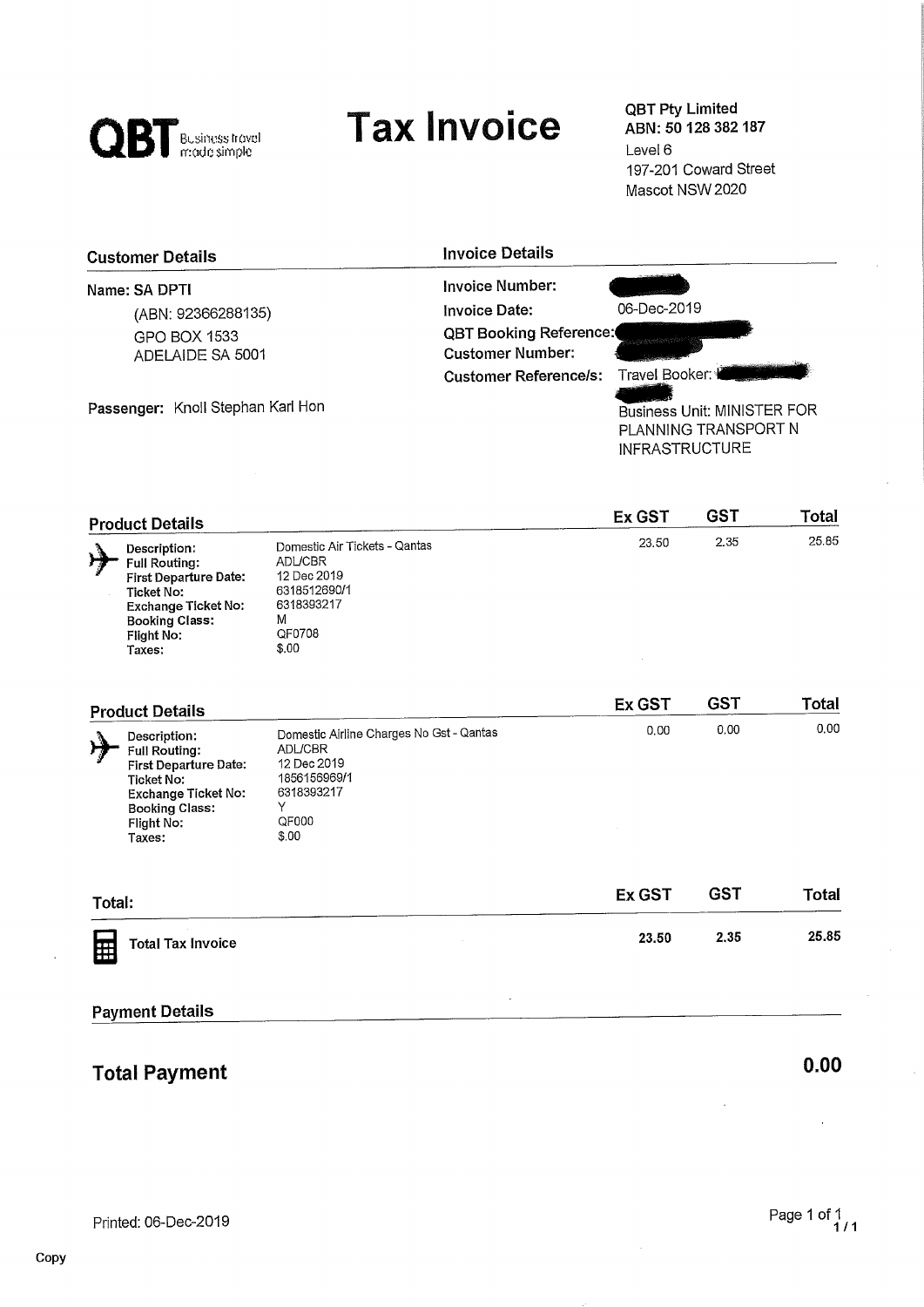

# **Tax Invoice**

QBT Pty Limited<br>ABN: 50 128 382 187 Level 6 197-201 Coward Street Mascot NSW 2020

| <b>Customer Details</b>           | <b>Invoice Details</b>                                   |                                                                                                                              |
|-----------------------------------|----------------------------------------------------------|------------------------------------------------------------------------------------------------------------------------------|
| Name: SA DPTI                     | <b>Invoice Number:</b>                                   |                                                                                                                              |
| (ABN: 92366288135)                | Invoice Date:                                            | 13-Dec-2019                                                                                                                  |
| GPO BOX 1533<br>ADELAIDE SA 5001  | <b>QBT Booking Reference:</b><br><b>Customer Number:</b> | 00013610                                                                                                                     |
| Passenger: Knoll Stephan Karl Hon | <b>Customer Reference/s:</b>                             | Travel Booker: <b>King and Travel</b><br><b>Business Unit: MINISTER FOR</b><br>PLANNING TRANSPORT N<br><b>INFRASTRUCTURE</b> |

|        | <b>Product Details</b>                                                                                                       |                                                                                                                    | Ex GST | <b>GST</b> | <b>Total</b> |
|--------|------------------------------------------------------------------------------------------------------------------------------|--------------------------------------------------------------------------------------------------------------------|--------|------------|--------------|
| H      | Description:<br><b>Full Routing:</b><br>First Departure Date:<br>Ticket No:<br><b>Booking Class:</b><br>Flight No:<br>Taxes: | Domestic Air Tickets - Virgin Australia<br><b>MEL/ADL</b><br>13 Dec 2019<br>6318621376/1<br>Y<br>VA0239<br>\$23.43 | 509.90 | 50.99      | 560.89       |
| Total: |                                                                                                                              |                                                                                                                    | Ex GST | <b>GST</b> | <b>Total</b> |
| 囲      | <b>Total Tax Invoice</b>                                                                                                     |                                                                                                                    | 509.90 | 50,99      | 560.89       |

 $\frac{1}{\sqrt{2}}$ 

#### Payment Details

| <b>Total Payment</b> | v.uu |  |
|----------------------|------|--|
|                      |      |  |